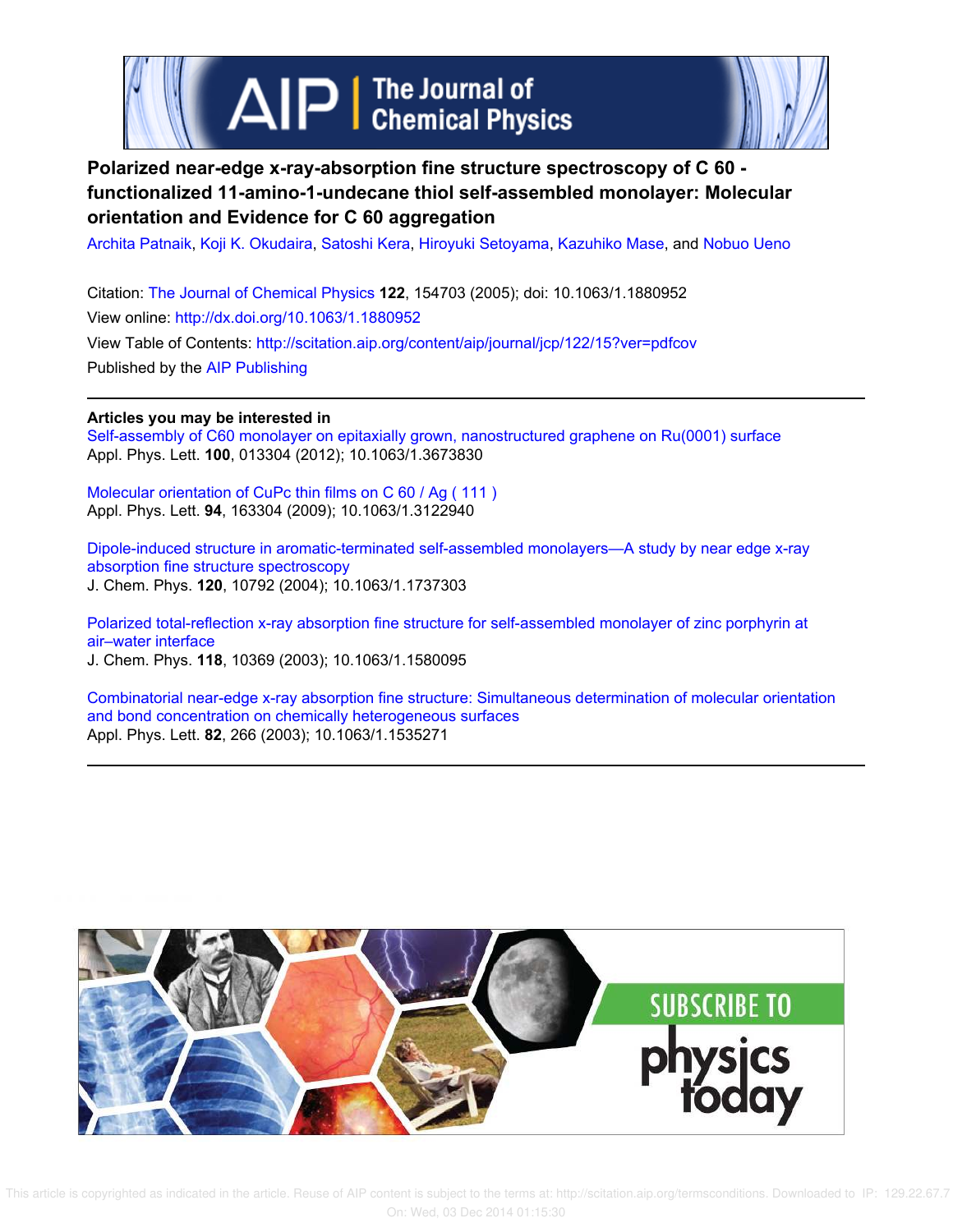# **Polarized near-edge x-ray-absorption fine structure spectroscopy of C60-functionalized 11-amino-1-undecane thiol self-assembled monolayer: Molecular orientation and Evidence for C<sup>60</sup> aggregation**

Archita Patnaik<sup>a)</sup>

*Department of Chemistry, Indian Institute of Technology Madras, Chennai-600036, India*

Koji K. Okudaira, Satoshi Kera, and Hiroyuki Setoyama

*Department of Materials Technology, Chiba University, Yayoi-cho, Inageku, Chiba 2638522, Japan*

Kazuhiko Mase

*Institute of Materials Structure Science, Tsukuba 305-0801, Japan*

Nobuo Ueno

*Department of Materials Technology, Chiba University, Yayoi-cho, Inageku, Chiba 2638522, Japan*

(Received 25 October 2004; accepted 3 February 2005; published online 18 April 2005)

Near-edge x-ray-absorption fine structure (NEXAFS) spectroscopy was adopted to probe the unoccupied electronic states of  $C_{60}$  anchored onto an organized assembly of 11-amino-1-undecane thiol on Au(111). The polarization dependence of the intensity of  $\pi^*$  resonance associated with C<sub>60</sub>  $\pi$  network revealed the self-assembled monolayer (SAM) system to be oriented with an average molecular tilt angle of 57° with respect to the surface normal. Invoking the absence of solid-state band dispersion effects and in comparison to solid  $C_{60}$  and /or 1-ML  $C_{60}/Au(111)$ , the electronic structure of the resulting assembly was found dominated by spectral position shift and linewidth and intensity changes of the lowest unoccupied molecular orbital  $(LUMO)$ ,  $LUMO+1$ , and  $LUMO$ +2 orbitals. The latter implied hybridization between N P<sub>z</sub> of −NH<sub>2</sub> group of thiolate SAM and  $\pi$ levels of  $C_{60}$ , resulting in a nucleophilic addition with a change in the symmetry of  $C_{60}$  from  $I_h$  to *C*1 in the SAM. Occurrence of a new feature at 285.3 eV in the NEXAFS spectrum, assigned previously to  $\pi^*$  graphitic LUMO, signified the formation of aggregated clusters,  $(C_{60})_n$  of  $C_{60}$ monomer. Low tunneling current scanning tunneling microscopy confirmed them to be spherical and stable aggregates with  $n \sim 5$ . © 2005 American Institute of Physics. [DOI: 10.1063/1.1880952]

## **I. INTRODUCTION**

The electronic structure of  $C_{60}$  is characterized by the delocalized and highly degenerate orbitals due to  $\pi$  bonding and  $I_h$  symmetry,<sup>1,2</sup> and the intermolecular bonding is governed by van der Waals interactions.<sup>3</sup> Use of different experimental methods such as photoelectron spectroscopy, $4-6$  inverse photoemission,<sup>7</sup> and x-ray absorption spectroscopy<sup>8,9</sup> have given extensive experimental data on the electronic structure of  $C_{60}$ . Terminello *et al.*<sup>9</sup> investigated the x-rayabsorption fine structure of solid C<sub>60</sub> in terms of sharp  $\pi^*$ transitions at low energy and at higher energies; broader resonances were attributed to  $\sigma^*$ -like orbitals. Based on the observed energy splittings of the  $\pi^*$  resonances and the narrow linewidths,  $C_{60}$  films were explained to resemble a molecular solid with strong intramolecular rather than intermolecular interactions. Direct *in situ* comparison of C 1*s* absorption spectra of  $C_{60}$  in gas and solid phases<sup>10</sup> revealed solid-state interactions to play a minor role in this material and that the electron correlation effects were predominantly intramolecular. Occupied and unoccupied electronic states of  $C_{60}/Au(110)$  were studied by Maxwell *et al.*<sup>11</sup> Hybridization between the  $C_{60}$  lowest unoccupied molecular orbital (LUMO) and the occupied states around the substrate Fermi level in the core excited final state was observed. Further, a comparison of the near-edge x-ray-absorption fine structure (NEXAFS) spectra for a 1-ML sample compared with a thick film indicated hybridization to occur with the unoccupied states, leading to the LUMO+1 feature at 285.8 eV. Bruehwiler *et al.*<sup>12</sup> presented C 1*s* autoionization (C 1*s*  $\rightarrow$  LUMO) of Xe matrix-isolated C<sub>60</sub> molecules, showing LUMO levels beginning at  $284.5 \pm 0.05$  eV and were ascribed as core-hole perturbed levels derived from the  $5t_{1u}$ (LUMO),  $2t_{1g}/5t_{2u}$ , and  $8h_g$  orbitals of C<sub>60</sub>.

The structural uniqueness and chemical identity of  $C_{60}$ have rendered numerous applicabilities of the material. Attachment of fullerene moieties to the tail groups of selfassembled monolayers (SAMs) provides a novel opportunity. Chemical bonding of  $C_{60}$  to the surfaces of SAMs not only provides discrete monolayers of  $C_{60}$  but also organized assemblies where  $C_{60}$  moieties will remain immobilized on the surface.<sup>13–16</sup> The specific interaction of Au with S and other soft nucleophiles and its low reactivity towards most hard acids and bases make it possible to vary the structure of the terminal group, permitting a wide range of functional groups onto a surface.

Focusing on the *in situ* preparation of a  $C_{60}$ -terminated thiol SAM, the present work involves initiating a reaction

Electronic mail: archita59@yahoo.com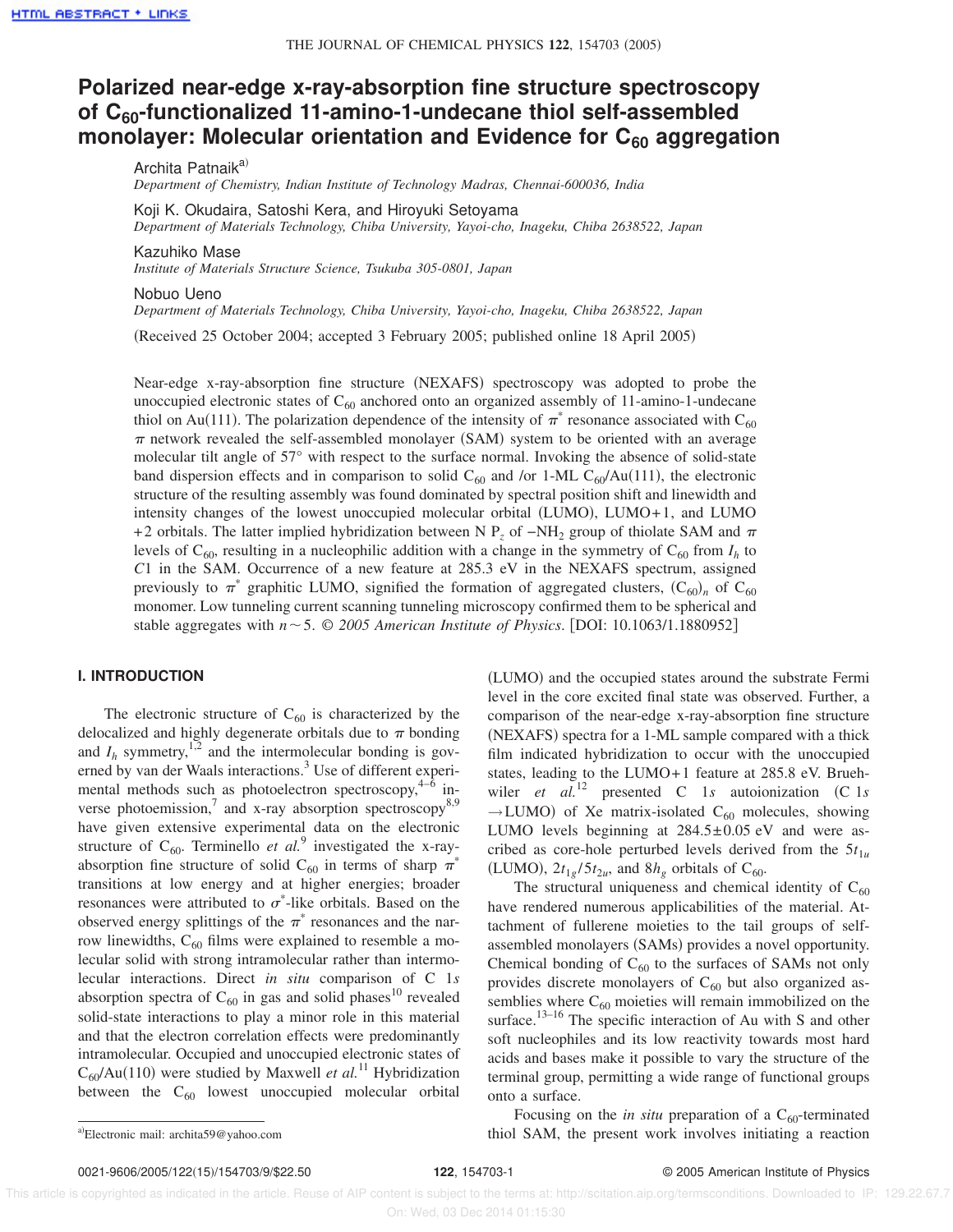between  $C_{60}$  and the terminal  $-NH_2$  group of an already formed  $11$ -amino-l-undecane thiol  $(11-AUT)$  SAM on Au $(111)$  surface, taken as a supporting matrix. In contrast to neat  $C_{60}$  films, the orientation in  $C_{60}$ -terminated SAM may vary due to structural/conformational relaxation of the surrounding thiol molecules in the voids created by the large diameter of  $C_{60}$ . The purpose of this investigation is to unravel the molecular orientation and electronic structure (unoccupied molecular orbitals) of the  $C_{60}$ -terminated 11-AUT SAM adopting NEXAFS spectroscopy and scanning tunneling microscopy (STM).

NEXAFS spectroscopy allows us to study local unoccupied states of a system by measuring absorption close to a core-level ionization threshold. Self-assembly of amphiphilic molecules, alkane thiols, and carboxylic acids on Au and Indium tin oxide (ITO) surfaces has been investigated by NEXAFS spectroscopy in determining molecular orientation and intermediate steps in self-assembly.<sup>17–19</sup> For the C60-functionalized 11-AUT SAM, excitation of the C 1*s* electrons to the unoccupied  $C_{60} \pi^*$  manifold, to the molecular Rydberg states associated with  $(C-H)^*$  resonance of the alkyl chain, and for both cases to  $\sigma^*$  states along the (C–C) sigma bond and over the cage is envisaged. Here the excited electron populates the molecular orbitals whose degeneracy has been broken by the symmetry reducing effect of the core hole.<sup>11,20</sup> The strongest peaks in the spectrum thus would correspond to excitations to energy levels localized by the core hole, similar to core excitons in large systems.<sup>12</sup> For systems with unsaturated C=C bonds, as in  $C_{60}$ , the lowestenergy excitations will occur to the  $\pi^*$  state, with energies less than the 1*s* ionization potential.<sup>9</sup>

By virtue of its rigid well-defined geometry in solution phase,  $C_{60}$  molecule is exempted from subtle conformational or solvent-dependent intramolecular vibrational changes and displays a trend towards aggregate/cluster formation.<sup>21-25</sup> A thermodynamic approach to the description of cluster formation in  $C_{60}$  solutions was put forward.<sup>26</sup> The above phenomenon thus paves way for investigating the unoccupied electronic states of the possible  $C_{60}$ -aggregated phase, formed during self-assembly of  $C_{60}$ -anchored 11-AUT from benzene solution.

#### **II. EXPERIMENTAL SECTION**

#### **A. Materials**

11-Amino-1-undecane thiol hydrochloride  $[HS-(CH<sub>2</sub>)<sub>11</sub>]$ −NH<sup>3</sup> <sup>+</sup>Cl<sup>−</sup> g was purchased from Dojindo Laboratories, Japan.  $C_{60}$  of 99.95% purity was used without any further purification. Ethanol (AR grade) and toluene (AR grade) were purchased from Aldrich Chemicals Co. and used as received. The absence of characteristic  $NH_3^+$  vibrations in the Fourier transform infrared spectrum at 3100 cm−1 indicated the terminal group of the SAM to be in its free  $-NH_2$  state and not in the protonated form $^{27}$  where the ions are believed to have been washed away during the posttreatment rinsing.

#### **B. Vacuum deposition of Au(111) on mica**

For this purpose, freshly cleaved  $4 \times 4$  cm<sup>2</sup> mica strips were preannealed by resistive heating at 300 °C for 8 h in



FIG. 1. The molecular conformation and the energy-minimized structure of  $C_{60}$ -anchored 11-AUT SAM, estimated with density-functional theory at level Becke 3 Lee-Yang-Parr (B3LYP) and basis set Los Alamos National Laboratory double zeta (LANL2DZ). The estimated length of the molecule is shown with S atom bonded to the threefold hollow site of gold hexagonal lattice, forming an arrangement of  $(\sqrt{3} \times \sqrt{3})$   $R30^\circ$  overlayer structure. Au and H atoms are shown in deep gray, N and S in black, and C atoms in light gray.

order to enhance the formation of large  $Au(111)$  terraces. Keeping the mica substrate's temperature at  $\sim$ 150 °C, gold evaporation was carried out at 10−8 Torr pressure and with a deposition rate of  $\sim$  0.3 nm/s. The Thickness of the Au layer was estimated to be  $\sim$  200 nm. X-ray diffraction analysis indicated  $Au(111)$  single-crystal formation.

#### **C. Monolayer preparation**

Self-assembled monolayers of 11-AUT were prepared by immediately soaking the annealed  $(200 °C)$  for 3 h goldcoated mica strips in  $\sim$ 1-mM 11-AUT ethanol solution at room temperature for 24 h. The aminothiolate SAMs thus formed were exhaustively cleaned with ethanol to get rid of the physisorbed moieties and were immediately dipped further in a freshly prepared  $\sim$  1-mM C<sub>60</sub> solution in benzene and kept for 24 h. The SAMs thus formed were washed with benzene, ethanol, and dichloromethane and used for respective experimental investigations after drying in air. Figure 1 illustrates the energy-optimized structure of the  $C_{60}$ -functionalized 11-AUT SAM.

#### **D. NEXAFS spectroscopy**

NEXAFS measurements were performed at the beamline BL13C of the photon factory at National Laboratory for High Energy Physics (KEK-PF) at Tsukuba. The absorption spectra were obtained in the total electron yield mode at a pressure of  $2 \times 10^{-10}$  Torr. The photon energy calibration was performed with  $\pi^*$  (C=O) feature of purified polymethylmethacrylate (PMMA) at 288.7 eV and the energy resolution was estimated to vary between 0.5 and 0.6 eV at the C *K* edge.

*K*-shell resonance's angular dependence is studied with highly directional bonds and molecular orbitals of molecules, chemisorbed on surfaces whose symmetries are different from that of the free molecule. The spectroscopy, being a localized one, probes the amplitude and directionality of the upper-state molecular orbitals on the excited atom. Further, the electronic transitions from C 1*s* into the unoccupied molecular orbitals obey dipole selection rules and show strong dependence on the polarization of incident photons. The in-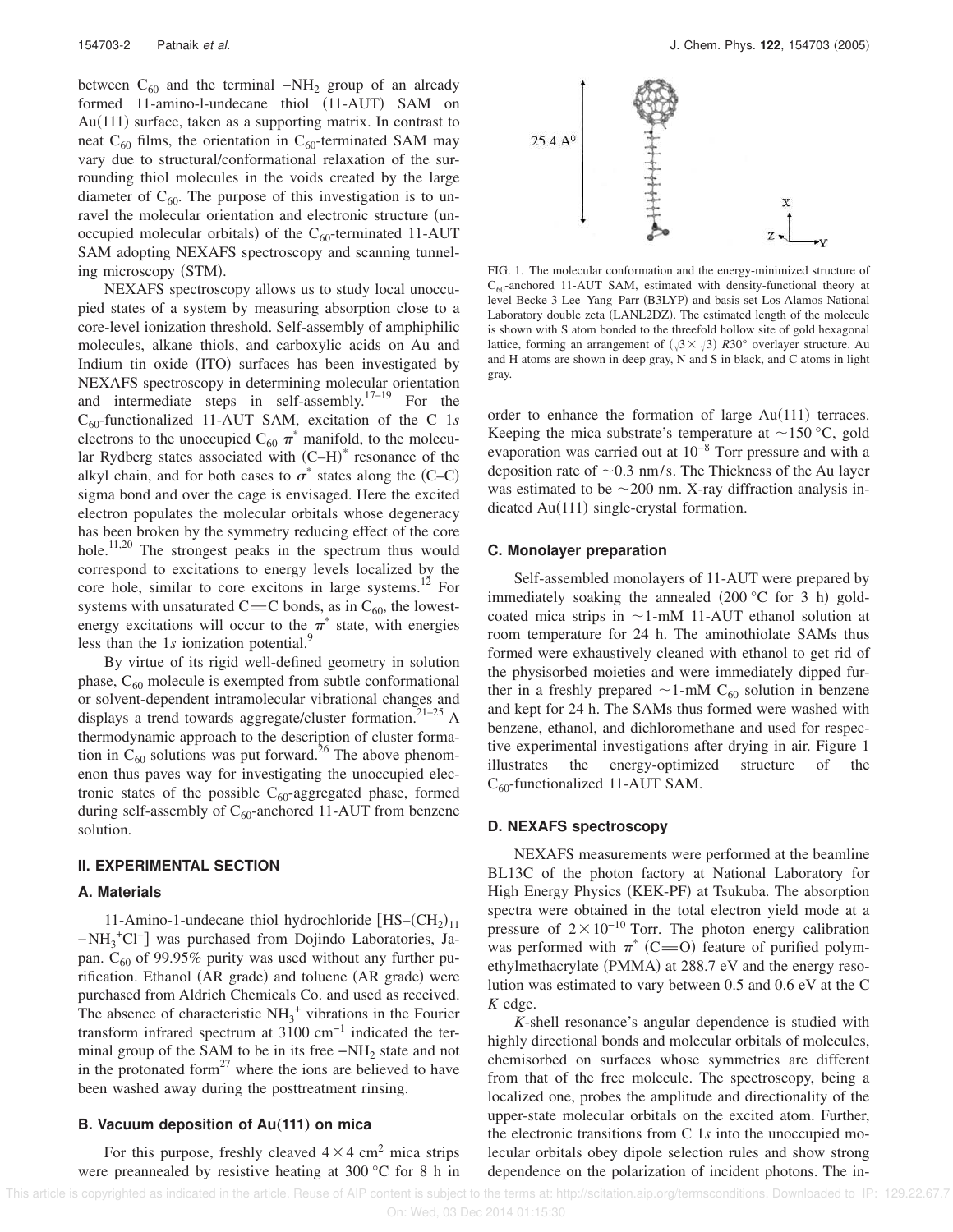tensity variations as a function of photon incidence angle are thus used in our experiments to determine the average molecular orientation of the SAMs on  $Au(111)$  surface. The spatial orientation of the  $\pi^*$  and  $\sigma^*$  orbitals will be represented as a vector type.

#### **E. STM imaging**

Series of STM images of 11-AUT and  $C_{60}$ -functionalized 11-AUT were acquired with Digital Instruments Nanoscope III in air with the samples placed in an antivibration chamber. Images were acquired at a constant current mode with a low tunneling current at 0.2 nA. The sample bias voltage with respect to the Pt/Ir tip was set between 300 and 500 mV and the tunneling current set point varied between 10 and 100 pA.

#### **III. RESULTS AND DISCUSSION**

#### **A. NEXAFS spectroscopy**

#### **1. C K-edge NEXAFS peak assignment**

Figure  $2(a)$  shows the C *K*-edge NEXAFS spectra of the  $C_{60}$ -functionalized 11-AUT recorded for photon incidence angle,  $\alpha$  with respect to the surface normal, varying from  $0^{\circ}$ to  $70^{\circ}$  (grazing incidence). Normalization to the incident photon flux was carried out by dividing the raw NEXAFS spectra  $(I_s)$  by the monochromator transmission function determined on a sputter-cleaned Au sample  $(I_0)$ . The spectra in Fig. 2(a) show the most prominent resonances at  $284.9$  (A) and 286.6 eV (B) of the  $\pi^*$  LUMO and LUMO+2 of C<sub>60</sub> and at 288.8- (C) and 293.3- eV (D) features, attributed to  $R^*$  and  $\sigma^*$ (C–C),  $\sigma^*$ (C–N) resonances of the −NH<sub>2</sub>-substituted alkyl chain, respectively. In Fig.  $2(b)$ , a distinct angle dependence of the most prominent  $\pi^*$  feature in the normalized spectra indicates the presence of a well-ordered monolayer structure. For comparison, Fig.  $2(c)$  depicts the angular variation in the aminothiol (11-AUT) SAM. Prominent absorptions are observed at 288.8 and 292.9 eV and are attributed to  $R^*$  and  $\sigma^*(C-C)$  resonances. In Figs. 2(a) and 2(b), the  $\pi^*$  transitions are sharp at 284.9 eV and the onset transitions to  $\sigma^*$ states are associated with a steplike increase in absorption. Resonance peaks from C 1*s* core level to the unoccupied molecular orbitals of  $C_{60}$  molecule in 0.25-ML (monolayer) and 5-ML  $C_{60}$  on Si (111) were reported at 284.9 (LUMO),  $286.1$  (LUMO+1), 286.7 (LUMO+2), 288.7 (LUMO+3), 291.3, 292.3, and 293.3 eV; the first four features below the ionization potential of 289.6 eV were attributed to  $\pi^*$  resonances and the rest to  $\sigma^*$  transitions,<sup>28</sup> respectively, arising as a result of transition of the C 1*s* electron into the molecular Rydberg and  $\sigma^*$  states associated with the hydrocarbon backbone.<sup>29</sup> The present  $R^*$  feature at 288.7 eV is shifted  $\sim$ 1 eV to the higher photon energy with respect to −CH<sup>3</sup> -terminated thiol SAMs,30–32 implying a possible influence of the −NH<sup>2</sup> end group on the alkanethiol backbone. The energies of C–C and C–N bond prepared localized components are nearly degenerate, making it difficult to distinguish the individual orbital contributions in the C *K*-edge absorption features. Further, contribution from the latter is low owing to a much smaller stoichiometry in the mono-



FIG. 2. (a). C *K*-edge NEXAFS spectra of  $C_{60}$ -functionalized 11-AUT SAM recorded for photon incidence angle  $(\alpha)$  varying between 0° and 70°. The inset defines  $\alpha$  from the surface normal along with the electric vector  $E$  of  $\rightarrow$ the photon beam. (b) Normalized C *K*-edge NEXAFS spectra of C<sub>60</sub>-functionalized 11-AUT SAM for photon incidence angles  $\alpha = 0^{\circ}$ , 45°, and 70°. The inset shows an expanded version, depicting the angular intensity variation of the  $\pi^*$  resonance. (c). Normalized C *K*-edge NEXAFS spectra of 11-AUT SAM for photon incidence angles  $\alpha = 0^{\circ}$  and 70°.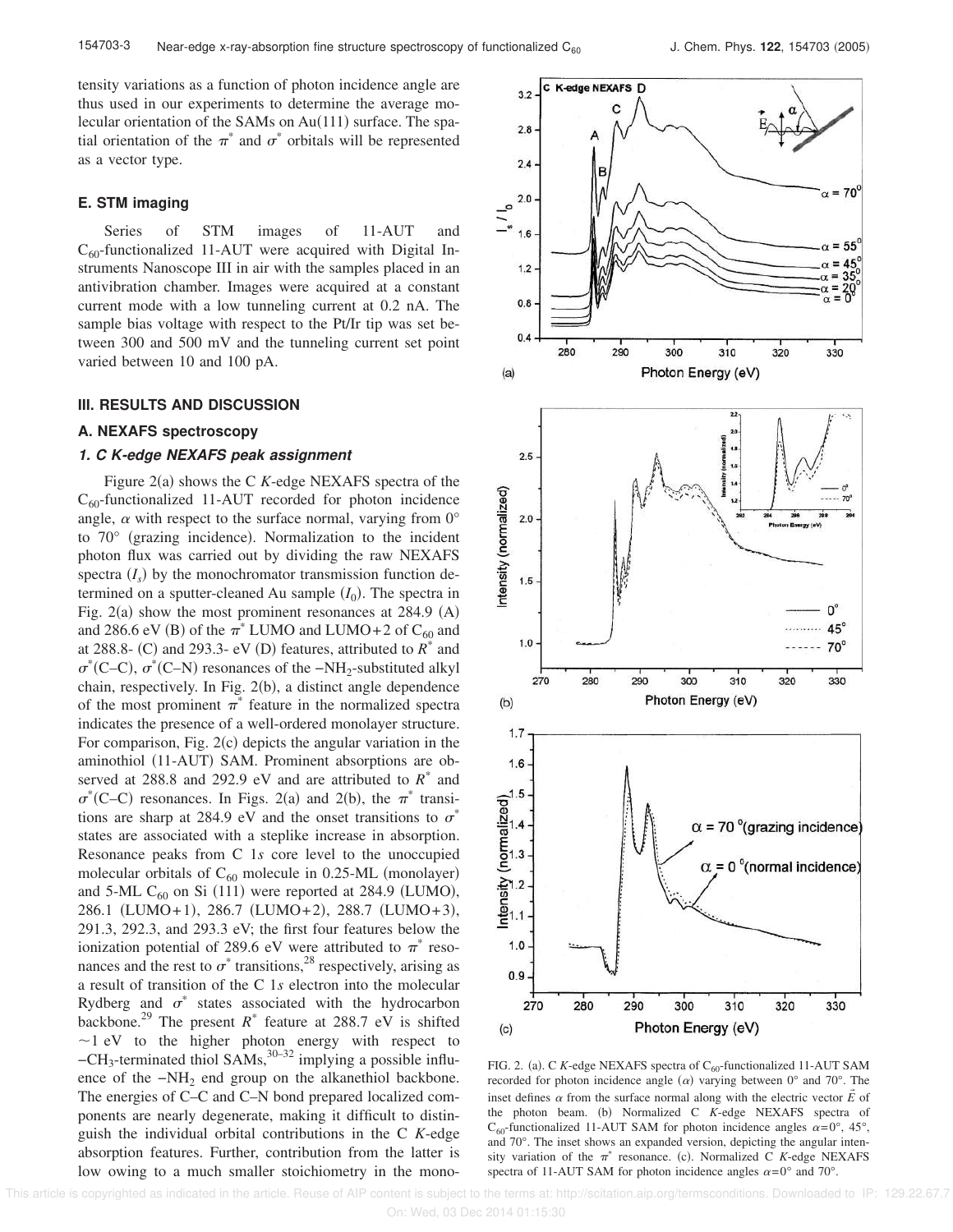layer. Similar observations were noticed with the C *K*-edge absorption characteristics of an ordered monolayer growth of glycene adsorbed on Cu  $(110),^{33}$  where chemisorption involving two functional groups on Cu (110) was envisaged.

In Fig. 2(c), a partial dichroism is observed with the  $R^*$ and  $\sigma^*(C-C)$  resonances for the 11-AUT SAM; such an effect could be attributed to the presence of a molecular dipole layer from a polar end group such as the  $-NH<sub>2</sub>$  group that shifts the surface potential with respect to pristine  $Au(111)$ electrode.<sup>34</sup> The C<sub>60</sub>-functionalized 11-AUT SAM does not reveal dichroism in the  $R^*$  and  $\sigma^*(C-C)$  resonances in Fig. 2(b), even though distinct changes in the  $\pi^*$  resonance intensities for 0° and 70° are observed along with small  $\sigma^*$  intensity variations as a function of angle of incidence. In the case of the  $C_{60}$ -functionalized 11-AUT SAM, the exact orientation of the  $\pi^*$  orbital cannot be visualized. However, as shown in Fig. 2(b), the reduced  $\pi^*$  intensity at grazing incidence implies the  $C_{60}$  molecules not to remain in a flat-lie orientation.

## **2. The angular dependence of NEXAFS resonance intensities and the molecular orientation**

The direction of maximum orbital amplitude determines the angular dependence of *K*-shell spectra. For vector-type orbitals, the absolute angle-integrated intensity  $I_v$  is given as 20

$$
I_{\nu} = A[PI_{\nu}^{\text{II}} + (1 - P)I_{\nu}^{\perp}], \tag{1}
$$

where *A* is a constant and *P* is the degree of photon polarization, taken as 0.9 in our experiments. The  $I_v^{\parallel}$  and  $I_v^{\perp}$  represent resonance intensities of the vector orbitals for the parallel and perpendicular components of the electric-field vector. The transition intensity depends on the orientation of the electric-field vector (parallel and perpendicular) components relative to molecular orientation. The dominant component is the parallel one, tilted at angle  $\theta$  to the surface normal, where  $\theta=(90-\alpha)$  in the present investigation. We define the photon incidence angle as  $\alpha$  with  $\beta$  as the molecular tilt angle with respect to the surface normal.  $\phi$  is the azimuthal orientation of the molecule with respect to the substrate. Equation  $(1)$  is thus further written as

$$
I_v = A \begin{bmatrix} P(\cos^2 \theta \cos^2 \beta + \sin^2 \theta \sin^2 \beta \cos^2 \phi \\ + 2 \sin \beta \cos \beta \sin \theta \cos \theta \cos \phi \\ + (1 - P)\sin^2 \beta \sin^2 \phi \end{bmatrix} .
$$
 (2)

For higher substrate symmetry, Eq.  $(2)$  reduces to

$$
I_{\nu} = A \left[ \frac{1}{3} P \{ 1 + \frac{1}{2} (3 \cos \theta - 1) (3 \cos^2 \beta - 1) \} + (1 - P) \right]
$$
  
 
$$
\times \left( \frac{1}{2} \sin^2 \beta \right) \Big] = A \left[ \frac{1}{3} P \{ 1 + \frac{1}{2} [3 \cos^2 (90 - \alpha) - 1] \} \right]
$$
  
 
$$
\times (3 \cos^2 \beta - 1) \} + (1 - P) \left( \frac{1}{2} \sin^2 \beta \right) \Big].
$$
 (3)

Using the above equation and the normalized intensity for the  $\pi^*$  LUMO of C<sub>60</sub>, we estimated the average molecular orientation, " $\beta$ " of the C<sub>60</sub>-functionalized 11-AUT SAM as  $57^\circ$  with  $A=6.3$ , as shown in Fig. 3. For the 11-AUT SAM, the normalized intensities of  $R^*$  resonance around the C–H bond direction were taken and adopting the above procedure, the molecular tilt angle with respect to the surface normal



FIG. 3. Graphical representation of normalized NEXAFS intensities of  $C_{60}$ -functionalized 11-AUT SAM as a function of angle of incidence of photons, according to Eq.  $(3)$ . The filled squares connected with a solid line are experimental points.

was estimated to be 56°. The experimental intensities show small but clear  $\alpha$  dependence. While addressing molecular order at the outer surface of the monolayer on gold, this observation of similar molecular tilt angles in both SAMs implies that the molecular orientation in the  $C_{60}$ -functionalized 11-AUT SAM is not end group dominated. This has strong evidence from the low intensities observed in the ultraviolet photoelectron spectra<sup>35</sup> resulting from an all-trans alkyl chain with the  $C_{60}$  moieties highly tilted from the surface normal. Further, thiophene-terminated monolayers have been found to satisfy the above observation. It is to be mentioned here that along with the constituent atoms of the end group, their spatial positions also play an important role in controlling the molecular orientation in space. In 11-AUT SAM, the  $-NH<sub>2</sub>$  group being polar, its secondary coordination with Au surface via the unprotonated N heteroatom $^{36,37}$  freezes the rotational degrees of freedom of the alkyl chain resulting in a discrete molecular tilt angle of 56°. Weak bond formation between the lone pairs of electrons on the  $-NH_2$  group and the Au(110) surface has been reported both theoretically and experimentally, attributing structural stability to LL cysteine dimer.<sup>38</sup> The N-Au interaction energy was calculated to be 0.2 eV with a N–Au distance of 2.4  $A^{\circ}$  in the LL dimer and 2.7  $A^{\circ}$  in the DL dimer. A larger N–Au distance in the latter resulted in lesser stability to the adsorbate by 0.5 eV. In the present work, the alkane chain length being long, we do not anticipate any bonding between  $-H<sub>2</sub>N$  and Au(111). However, a large molecular tilt angle of 56° from the surface normal does imply an existing interaction between them.

A large molecular tilt angle in the present investigtaion was further thought of from the context of a reported x-ray incidence angle of 54.7°, the magic angle, where the measured intensity distribution becomes independent of molecular orientation for a perfect linear polarization,  $P=1.^{20}$  However, in the present sets of experiments,  $P \approx 0.9$  and accordingly, the magic angle of incidence according to Stoehr, given as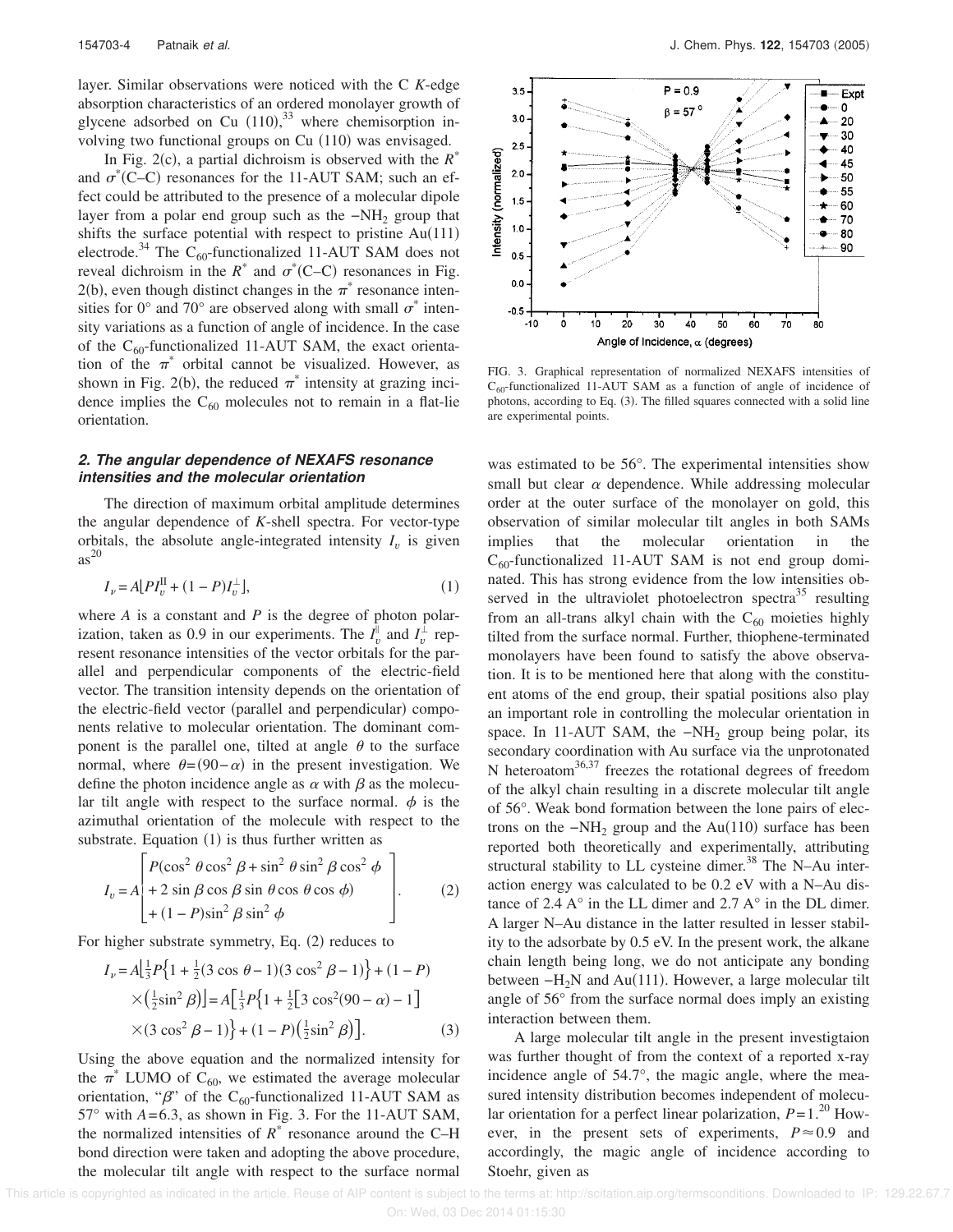

FIG. 4. Comparative NEXAFS spectra shown for 11-AUT SAM on  $Au(111) \rightarrow B$  and the corresponding C<sub>60</sub>-functionalized 11-AUT on  $Au(111) \rightarrow A$ . The difference spectrum (A-B) resembles the NEXAFS spectrum of solid  $C_{60}$ , shown in the inset, *vide* Ref. 9.

$$
\theta = \sin^{-1} \sqrt{\left(1 - \frac{1}{3P}\right)},
$$

turns out to be 52.5°, which is much lower than the observed value of 57°, thus validating the latter.

## **3. Evidence for C<sup>60</sup> aggregation and its bonding with −NH<sup>2</sup> group of the 11-AUT SAM**

Figure 4 illustrates the C *K*-edge NEXAFS spectra of the  $C_{60}$ -functionalized 11-AUT SAM (A), the 11-AUT SAM  $(B)$ , and the difference between them as  $(A-B)$ . For a comparison, in the inset, the NEXAFS spectrum of solid  $C_{60}$ reported by Terminello *et al.*<sup>9</sup> is shown. The difference spectrum  $(A-B)$  closely resembles the solid-state spectral features of solid  $C_{60}$ .

In Fig. 5, from an expanded  $(A-B)$  spectrum in the photon energy region of 283–291 eV, evidence for peak position shifts, linewidth broadening, and intensity reduction for the LUMO features is revealed, when compared with the solid/ gas phase NEXAFS spectra of  $C_{60}^{10}$  LUMO+1 and LUMO+2 are not resolved in the former on account of the instrumental resolution varying between 0.5 and 0.6 eV. The noticeable linewidth broadening of LUMO, LUMO+1, and LUMO+2 features in the gas phase spectrum has been ascribed to the population of excited vibronic states in the  $C_{60}$ beam prior to excitation. In the deconvoluted lower-energy region of the NEXAFS spectrum of the  $C_{60}$ -functionalized 11-AUT SAM in Fig. 6, we notice that the dominating LUMO at 284.9 eV is accompanied by a new feature at 285.3 eV, with a relative intensity of 22% in reference to the LUMO. We attribute this feature to  $\pi^*$  LUMO of the  $C_{60}$ -aggregated phase,  $(C_{60})_n$ , complying with the reported  $\pi^*$  peak of graphite at 285.35 eV.<sup>9</sup> The electron-diffraction pattern of  $C_{60}$  aggregates and  $C_{60}$  fullerites grown from millimolar benzene solution $39-43$  was found to be highly oriented with discrete diffraction spots. Their structure analysis resembled a graphitelike hexagonal-close-packing (hcp) lattice structure which justifies the above attribution. A further



FIG. 5. A comparison between the C 1*s* near-edge absorption spectrum of  $(A-B)$  in Fig. 4 with that of solid and gas phase spectra of  $C_{60}$  (*vide* Ref. 10). The vertical bars at 290.1 and 289.75 eV indicate C 1*s* ionization potentials relative to vacuum level for the respective phases.

confirmation to aggregation was obtained from STM imaging, where a two-dimensional  $(2D)$  profile of these aggregates in the next section will be highlighted.

The sharp  $\pi^*$  resonances of C<sub>60</sub> were explained as a characteristic of molecular orbital-like final states<sup>20,44</sup> implying  $C_{60}$  in the condensed state/films to contain discrete, chemically noninteractive molecules.<sup>45</sup> However, intermolecular effects<sup>12</sup> were apparent in the C 1 $s$  absorption spectra of solid  $C_{60}$  as compared to the Xe-matrix isolated one; a greater broadening was found for the thick-film spectrum, in particular, the LUMO+1 and LUMO+2 features in the solid were noticeably broader than in the molecule and were independent of temperature for the thick film in the range 30  $\langle T \rangle$  7 The Gaussian deconvolution yielded widths  $\sim$ 0.25 eV for LUMO+1 and LUMO+2 peaks. A compara-



FIG. 6. Gaussian peak fitting of the lower-energy region of the NEXAFS spectrum of C<sub>60</sub>-functionalized 11-AUT illustrating the new  $(C_{60})_n \pi^*$ feature.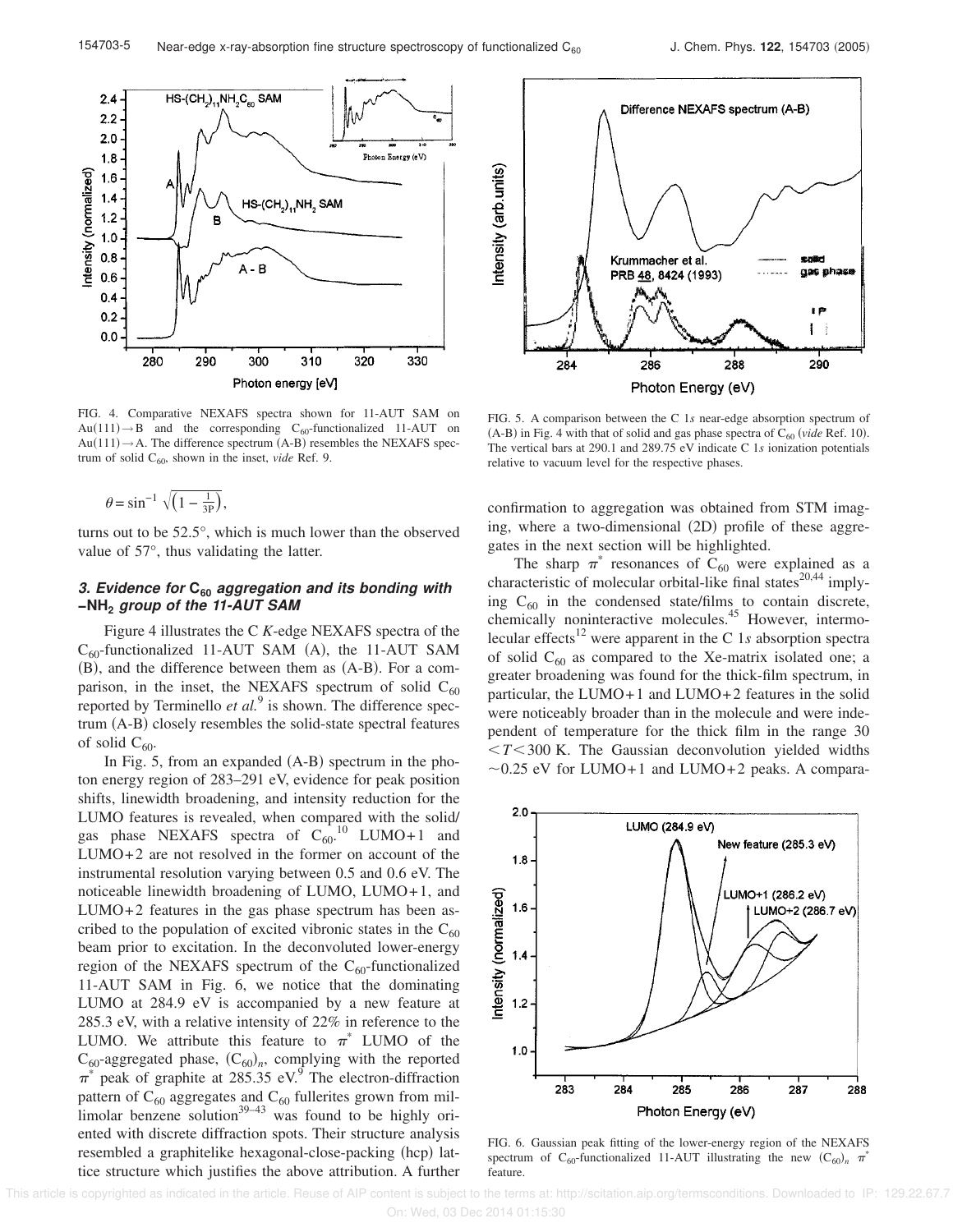TABLE I. Experimental energies, assignments, and line-shape analysis for the C *K*-edge NEXAFS spectra of C<sub>60</sub>-functionalized 11-AUT SAM and their comparison with literature. The values inside the bracket are for the difference spectrum (A-B) in Fig. 4. The higher width and relative intensity for the  $LUMO+1$  and the new feature for  $(A-B)$  as compared to "A" could be from absorption by slightly contaminated Au photodiode as seen in the preedge region of spectrum B.

| Feature                            | This work           |                     |                     |                                  | $C_{60}$ (solid) (Ref. 10) |                     |                     |
|------------------------------------|---------------------|---------------------|---------------------|----------------------------------|----------------------------|---------------------|---------------------|
|                                    | <b>LUMO</b>         | $LUMO+1$            | $LUMO+2$            | New feature                      | <b>LUMO</b>                | $LUMO+1$            | $LUMO+2$            |
| Photon energy (eV)                 | 284.9<br>(284.9)    | 286.2<br>(286.2)    | 286.7<br>(286.7)    | 285.3<br>(285.3)                 | 284.3                      | 285.7               | 286.2               |
| Polarization dependence/assignment | $\pi$<br>$\pi$ cage | $\pi$<br>$\pi$ cage | $\pi$<br>$\pi$ cage | $\pi$<br>$\pi^*$<br>$(C_{60})_n$ | $\pi$<br>$\pi^*$ cage      | $\pi$<br>$\pi$ cage | $\pi$<br>$\pi$ cage |
| Gaussian width (eV)                | 0.58<br>(0.56)      | 0.73<br>(0.87)      | 0.54<br>(0.54)      | 0.42<br>(0.54)                   | 0.3                        | 0.50                | 0.40                |
| Relative intensity                 | 1.0<br>(1.0)        | 0.25<br>(0.40)      | 0.21<br>(0.27)      | 0.22<br>(0.33)                   | 1.0                        | 0.45                | 0.47                |

tive investigation on the  $\pi^*$  LUMOs of C<sub>60</sub> and graphite<sup>9</sup> showed the lowest LUMO peak shifted from 284.3 eV for the former to 285.35 eV for the latter, with a large increase in the peak width for the latter. For solids with infinite periodicity as in graphite, the  $\pi$  orbitals interact to form bands. The NEXAFS resonances thus correspond to transitions to flatbands having high density, when averaged over the Brillouin zone. However, we do not observe such a remarkable width change between the 284.9- and 285.3-eV features in Fig. 6. Table I lists a comparative account of NEXAFS spectral peak positions, widths, and the relative intensities (with respect to LUMO) for the  $C_{60}$ -functionalized 11-AUT SAM, the difference spectrum, and for solid  $C_{60}$ , *vide* Ref. 10.

We focus on the  $C_{60}$ -functionalized 11-AUT SAM spectral features for discussion. The LUMO peak position has shifted from 284.3 eV in the solid  $C_{60}$  to 284.9 eV in the SAM, as a result of covalent  $-NH_2$  addition to the C<sub>60</sub> cage. The C 1*s* NEXAFS peaks corresponding to unoccupied molecular orbitals for 1-ML  $C_{60}/Au(111)$  were observed at 284.5 (LUMO), 285.9 (LUMO+1), 286.5 (LUMO+2), and 288.3 eV(LUMO+3).<sup>46</sup> It is worth mentioning here that the present LUMO position at 284.9 eV, which is different from the NEXAFS feature of solid  $C_{60}$  at 284.3 eV, has also been described as the characteristic chemisorbed state for  $C_{60}$ monolayer film adsorbed on Si  $(111)-(7\times7)$  (Ref. 47) and Si (001)-( $2 \times 1$ ) surfaces.<sup>28</sup> Whereas for ionic bonding of C<sub>60</sub> on Cu(111), LUMO shifted to lower photon energy with decreased intensity, attributed to charge transfer from the substrate to  $C_{60}$  in the NEXAFS spectra,<sup>48</sup> on Al(111),  $C_{60}$ bound covalently. A higher photon energy shift was observed without a change in LUMO intensity, but with a decrease in LUMO+1 intensity.<sup>49</sup> Fluorination of  $C_{60}$  resulted in a decrease of intensity as well as width of the  $\pi^*$  band region at the expense of an enhancement in the intensity of  $\sigma^*$ features.<sup>50</sup> In the present experiments, the LUMO is also broadened by 0.28 eV with respect to a peak width of 0.3 eV for the 284.3-eV LUMO feature for the solid phase of  $C_{60}$ .<sup>10</sup> Further, the observed LUMO width of 0.58 eV is similar to the theoretical dispersion of 0.5 eV for solid  $C_{60}$ , calculated by Saito and Oshiyama.<sup>51</sup> Thus we conclude that solid-state band dispersion in terms of peak broadening and/or shifts does not play a major role in these spectra.

 $-NH_2$  group addition to C<sub>60</sub> is a nucleophilic addition reaction at one of the 6:6 double bonds of the carbon cage. $52$ A symmetry change from  $I_h$  to  $C_1$  for  $C_{60}$ -functionalized 11-AUT SAM on  $Au(111)$  surface was calculated by us with ground-state density-functional theory (DFT) calculations. Although LUMO peak width enhancement by 0.28 eV implies bonding interaction to be sufficient to dominate the linewidth, direct evidence of hybridization between N *P<sup>z</sup>* and  $C_{60}$   $\pi$  levels does not seem inevitable and is in compliance with the fact that NEXAFS linewidths are not dominated by hybridization in the core-excited final state.<sup>11</sup> Thus, we obtained further experimental evidence for the asymmetric  $-NH_2$  addition to C<sub>60</sub> from the associated linewidths and intensities with the LUMO+1 and LUMO+2 molecular orbitals by extending the energy region beyond LUMO. The LUMO+1 state in the figure at 286.2 eV is one of the triply degenerate LUMOs of  $C_{60}$  having the largest spatial extent due to larger overlap with neighboring molecules<sup>12,53,54</sup> and has attenuated substantially, as seen in Table I, from a relative intensity of 0.45 in solid phase to 0.25 in the selfassembled monolayer. Further, an observable linewidth broadening from 0.5 to 0.73 eV for this feature is also noted. The resulting linewidth and intensity variations on account of symmetry reduction and chemical shifts thus imply the LUMO+1 to take part in bonding, where the electron deficient C<sub>60</sub> undergoes nucleophillic addition with the  $-NH_2$ group. The increase in full width at half maximum (FWHM) of LUMO+1 and LUMO+2 implies removal of degeneracy of the molecular orbitals and hence a change in the bonding state of carbon from  $sp^2$ - to  $sp^3$ -hybridized state results. Nonetheless, the survival of the LUMO+1 and LUMO+2 peaks in the NEXAFS spectrum indicates that the conduction band is only slightly disturbed. LUMO+3 was not taken into account in the discussion because of its convolution with the NEXAFS features of 11-AUT SAM at  $\sim$ 288 eV, attributed to  $(C-H)^*$  resonances. A qualitative picture of the LUMOs of  $C_{60}$ -functionalized 11-AUT in Fig. 7(a) and pristine  $C_{60}$  in Fig.  $7(b)$  is presented, evidencing a drastic change in the electron-density distribution in the corresponding LUMOs as a result of symmetry change from  $I_h$ , in pristine  $C_{60}$  to  $C1$  in the  $C_{60}$ -functionalized 11-AUT SAM. It must also be mentioned that the threefold degeneracy of the LUMOs in pris-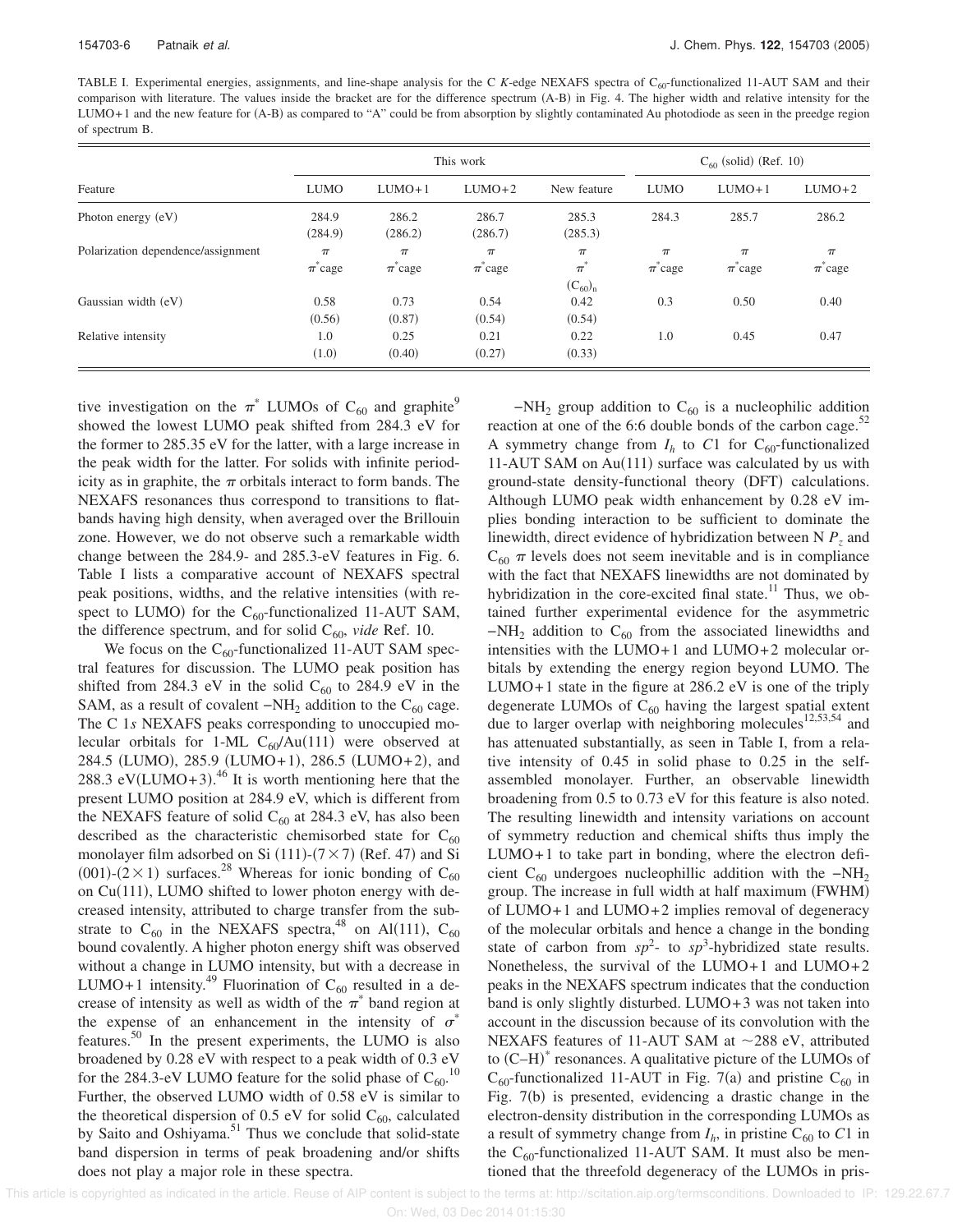

FIG. 7. Typical lowest unoccupied molecular orbitals of (a)  $C_{60}$ -functionalized 11-AUT, and (b) solid  $C_{60}$ , calculated from DFT with linear combination of atomic orbitals (LCAO) approach. FIG. 8. A  $50 \times 50$  nm STM image of C<sub>60</sub>-functionalized 11-AUT SAM on

tine  $C_{60}$  is also lifted in the SAM as a result of amine addition to  $C_{60}$ . The calculations were done for ground-state configuration of the molecules with DFT at level Becke's three-parameter exchange functional combined with the Lee, Yang, and Parr's correlation functional (B3LYP), as implemented in GAUSSIAN 98 (Ref. 55) program package, withstanding the fact that excitonic interactions between the excited electron and the core hole left behind as a result of absorption, give a final state, significantly different from the ground state.

## **4. STM of the C60-functionalized 11-AUT selfassembled monolayer**

Unlike alkane thiol SAMs, the STM image of 11-AUT SAM was found to be associated with roughness, anticipated of a hydrophilic surface with −NH<sup>2</sup> end group. Metastable coadsorbate formation as a result of end group reaction with solvent and/or air/moisture leading to probable H bonding could have hampered the high resolution of these images.<sup>50</sup> Etch pits of varying size from  $\sim$  1.8 to 2.8 Å are seen in the section analysis of the image, which is against  $\sim$ 2.5 Å observed for alkane thiol SAMs. A larger number of such pits in cysteamine SAM as compared to propanethiol/alkanethiol SAM were explained to be due to slower migration rate of the adsorbate-Au complex arising from substantial interaction between the  $-NH_2$  group and Au and further due to possible hydrogen bonding between the  $NH<sub>2</sub>$  groups, leading to a rigid monolayer structure.<sup>57</sup>

Figure 8 shows the STM image of a  $C_{60}$ -functionalized 11-AUT monolayer showing a distinct difference from that of 11-AUT SAM. The image demonstrates substantial coverage of surface-confined moieties, but without any molecular order. STM constant current contours of organic monolayers trace a combination of contributions from the Au–S interface and from the monolayer surface. With high gap impedance, the contribution from the monolayer surface is maximized. We thus attribute the bright topographic spots, protruding above the thiol film, to be due to tethered  $C_{60}$ 



Au(111) surface. Image taken at 0.08 nA/400 mV at 1.02 Hz / 1.5 nm.

molecules which were absent in the STM image of 11-AUT SAM. Further, the stability of the image at low tunneling current implies the  $C_{60}$  moieties to be extended above the Au substrate via thiolate tail. In contrary, much larger currents were required for imaging the unfunctionalized  $C_{60}$  thin films on metal surfaces.<sup>58–60</sup> We notice the distribution of these on several terraces simultaneously and are almost spherical and of similar size. The diameter of each of such unit, upon section analysis, came out to be  $\sim$  5 nm, attributing the spots to be 2D C<sub>60</sub> aggregates,  $(C_{60})_n$ , where  $n \sim 5$ .

A high resolution image is shown in Fig. 9 depicting the structure of one such aggregate. Controlled layering of 2D *J* aggregates of anionic cyanine dye on self-assembled cysteamine monolayer on  $Au(111)$  are reported in conjunction with our observation. $61$  The dark features in the figure are due to underlying Au and gray areas are thiol domains. Thiol



FIG. 9. STM images of  $10\times10$  nm of C<sub>60</sub>-functionalized 11-AUT SAM on Au(111) surface. Image taken at 0.10 nA/500 mV at 5.79 Hz/0.6 nm.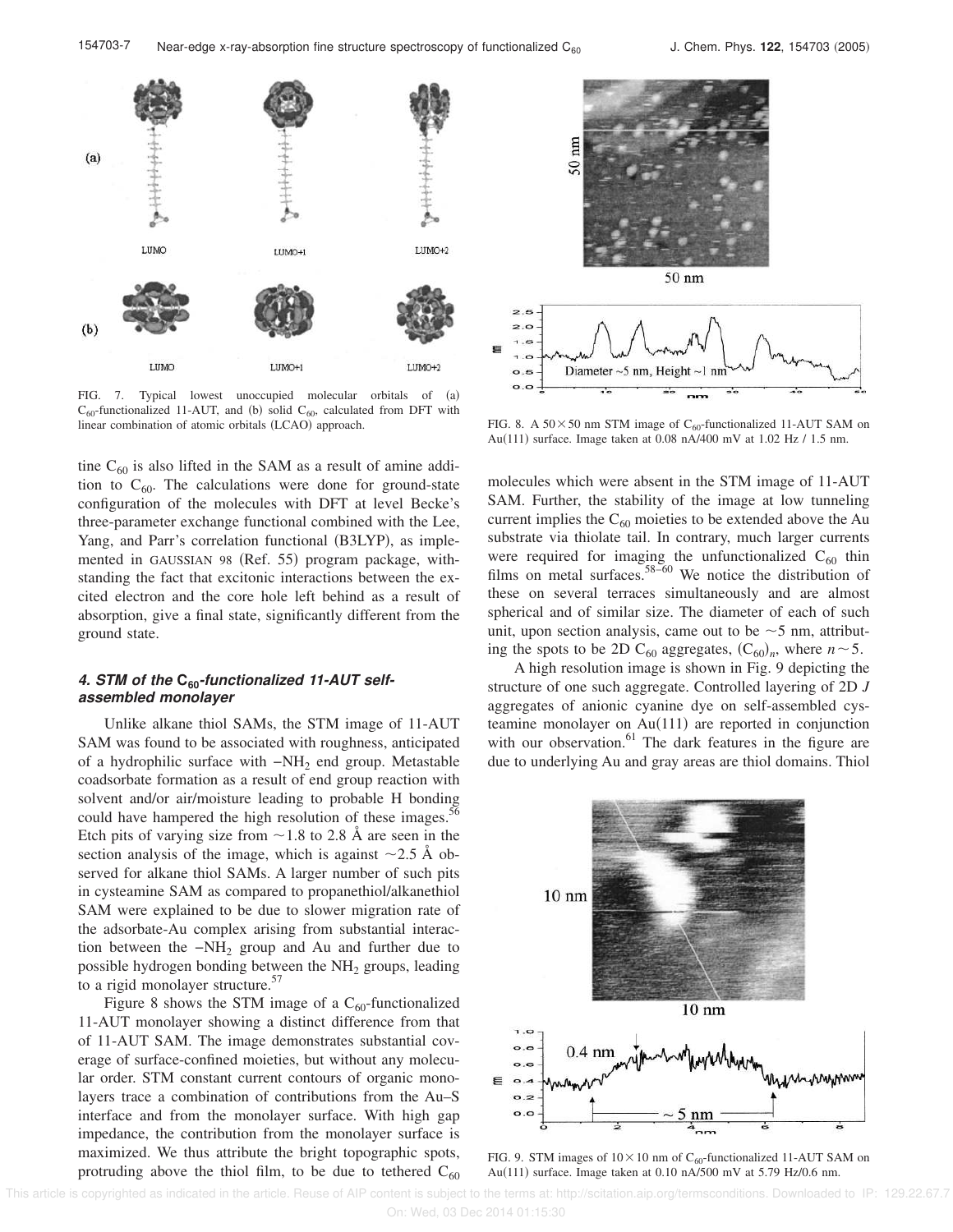films have demonstrated domains of  $(\sqrt{3} \times \sqrt{3})R30^\circ$  and related structures resulting from different alkyl chain tilt vectors and sulphur head group registry.<sup>62</sup> However, we do not observe them. Presumably, the  $C_{60}$  moieties are inserted at the grain boundaries in the thiol lattice and the asymmetric shape of the protrusions probably arises from the tip effect. $63$ The prominent height difference in the figure can be interpreted to arise as a function of local density of states as well as the local barrier height. $64$ 

## **5. The origin of C<sup>60</sup> Aggregation**

With a similar magnitude of the specific surface energies of interaction among the  $C_{60}$  and the solvent molecules, the fullerene molecules in solution undergo cluster formation. The latter is correlated with the extraordinary physical and chemical peculiarities of  $C_{60}$  in solution with respect to thermodynamic, kinetic, and optical properties. The process of aggregation can be conceived to be a phase transition of the system that has analogous counterparts in colloidal solutions, where the most commonly observed phase transition is solidification with formation of a condensed phase with a regular crystal structure. $65$  Further, this phase behavior at  $\sim$ 1-mM concentration can be entropically driven by steric repulsion between the particles, complying with the fact that they are negatively charged. $^{24}$  Entropy maximization occurs by minimizing free-energy *G*=*U*−*TS* with *U*, the internal energy  $=0$  for hard and impenetrable particles.<sup>66</sup> Once formed, the aggregates are bound to each other with a certain magnitude of cohesive energy.<sup>67</sup> The isolated  $C_{60}$  molecule was calculated to have a cohesive energy of 7.4 eV/at., whereas the calculated cohesive energy (from total-energy calculations) per  $C_{60}$  molecule in a fcc lattice was estimated to be 1.6 eV, which is, however, much smaller than the typical C–C bond energy of  $\sim$ 3 eV. Introduction of an organized monolayer assembly of 11-AUT on  $Au(111)$  into a millimolar solution of  $C_{60}$  in benzene, comprising of monomeric and aggregated  $C_{60}$  clusters, could thus result in  $-NH_2$  bonding to the monomeric/aggregated  $C_{60}$  moieties existing in the solution. However, the  $C_{60}$  bonding and aggregation would depend strongly on the density of the surface amino groups, and aggregation can take place only at positions where the  $C_{60}$  molecules are already available. The overall stability in energy of this unique surface phase will depend on the cohesive interaction between individual  $C_{60}$  molecules in the resultant aggregate and  $C_{60}$ 's interaction with the surface amino groups.

Using the above experimental results based on NEXAFS spectroscopy and STM, we propose a probable domain growth mechanism for the  $C_{60}$ -functionalized 11-amino-1undecane thiol self-assembly on  $Au(111)$  surface. According to this, aminothiol molecules preferentially nucleate/ physisorb along the boundaries of existing and oriented thiolate domains with a molecular tilt angle of  $\sim 56^{\circ}$ . This forms at an early stage of film formation obeying adsorptionlimited mass transfer from bulk to the substrate. A high reaction probability for  $C_{60}$  along the perimeters of a thiolate domain thus could lead to its interaction with the chemisorbed as well as the physisorbed amino thiolate/thiol species, upon exposing the 11-AUT SAM on  $Au(111)$  to a millimolar solution of  $C_{60}$  in benzene. More specifically, the  $C_{60}$ solution with its monomeric component will interact with the oriented islands that can act as templates with substantial van der Waals interaction between the −CH<sub>2</sub> chains ( $\sim$ 2 kJ/mol per −CH<sub>2</sub> group in a van der Waals alkane crystal).<sup>68</sup> Complying with the above is the similar magnitude of tilt angle,  $\sim$  56 $^{\circ}$ –57 $^{\circ}$ , obtained for both the SAM systems. The bonded  $C_{60}$  further aggregates, wherein an individual molecule in the resultant aggregate is subject to cohesive interaction between them, keeping intact its interaction with the surface amino groups. On the other hand,  $(C_{60})$ <sub>n</sub> moieties may have an affinity for the unbound thiol islands.

#### **IV. CONCLUSION**

The molecular orientation and the molecule-substrate surface structure of self-assembled monolayers of  $C_{60}$ -functionalized 11-amino-1-undecane thiol on Au(111) have been investigated by near-edge x-ray-absorption fine structure spectroscopy and scanning tunneling microscopy. While the peak width enhancement of LUMO and reduction in the intensity and peak broadening of the LUMO+1 feature confirmed the asymmetric bonding of surface-anchored  $-VH<sub>2</sub>$  group of the amino thiol monolayer with C<sub>60</sub>, the appearance of a new feature in the NEXAFS spectrum confirmed the existence of aggregated  $C_{60}$  clusters, further supported from scanning tunneling microscopy. Based on these observations, a domain growth mechanism is proposed where possible existence of separate phases with different orientations and two-dimensional ordering is envisaged. The monolayer assembly growth mechanism at saturation coverage, complying with the reported observations, could be described as a multistep process with several rate constants.

#### **ACKNOWLEDGMENT**

Japan Society for Promotion of Sciences (JSPS) is gratefully acknowledged for granting the invitation fellowship to one of the authors  $(A.P.).$ 

- <sup>1</sup>B. Waestberg, S. Lunell, C. Enkvist, P. A. Bruehwiler, A. J. Maxwell, and
- N. Martensson, Phys. Rev. B 50, 13031 (1994).
- <sup>2</sup>P. A. Heiney, J. Phys. Chem. Solids **53**, 1333 (1992).
- <sup>3</sup>S. Satpathy, V. P. Antropov, O. K. Andersen, O. Jepsen, O. Gunnarsson, and A. I. Leichtenstein, Phys. Rev. B 46, 1773 (1992).
- 4 J. H. Weaver, J. L. Martins, T. Komeda *et al.*, Phys. Rev. Lett. **66**, 1741  $(1991)$ .
- 5 P. A. Bruewiler, A. J. Maxwell, A. Nilsson, R. L. Whetten, and N. Martensson, Chem. Phys. Lett. **193**, 311 (1992).
- 6 S. Hasegawa, T. Miyamae, K. Yakushi, H. Inokuchi, K. Seki, and N. Ueno, Phys. Rev. B 58, 4927 (1998).
- <sup>7</sup>M. B. Jost, N. Troullier, D. M. Poisier, J. L. Martins, J. H. Weaver, L. P. F. Chibante, and R. E. Smalley Phys. Rev. B 44, 1966 (1991).
- <sup>8</sup>C. T. Chen, L. H. Tjeng, P. Rudolf *et al.*, Nature (London) 352, 603  $(1991).$
- 9 L. J. Terminello, D. K. Shuh, F. J. Himpsel, D. A. Lapiano-Smith, J.
- Stoehr, D. S. Bethune, and G. Meijer, Chem. Phys. Lett. **182**, 491 (1991). <sup>10</sup>S. Krummacher, M. Biermann, M. Neeb, A. Liebsch, and W. Eberhardt, Phys. Rev. B 48, 8424 (1993).
- <sup>11</sup>A. J. Maxwell, P. A. Bruehwiler, A. Nilsson, and N. Martensson, Phys. Rev. B 49, 10717 (1994).
- <sup>12</sup>P. A. Bruehwiler, P. A. Maxwell, J. Rudolf, C. D. Gutleben, B. Waestberg, and N. Martensson, Phys. Rev. Lett. **71**, 3721 (1993).
- <sup>13</sup>X. Shi, W. B. Caldwell, K. C. Chen, and A. Mirkin, J. Am. Chem. Soc. **116**, 11598 (1994).